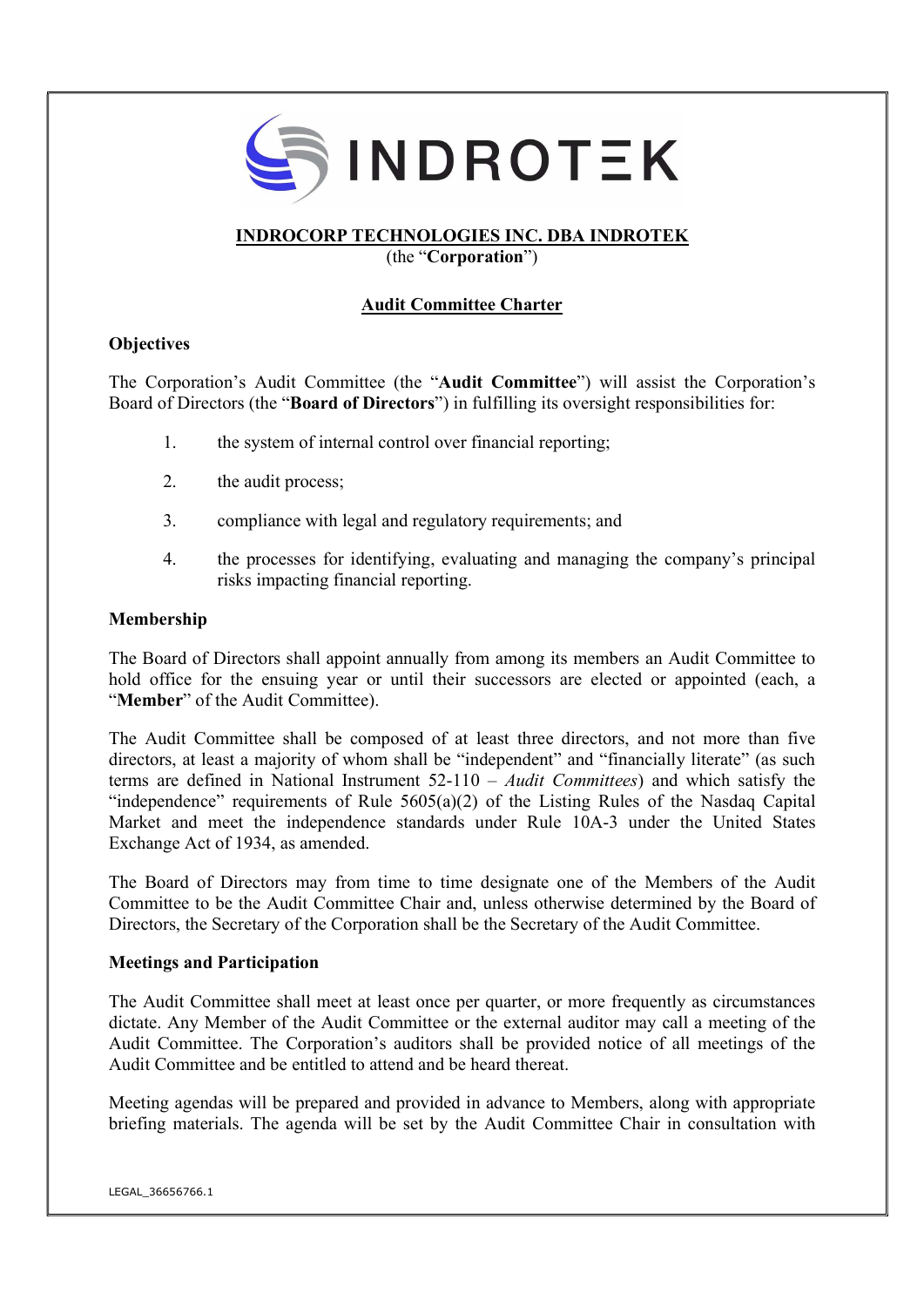

other Members of the Audit Committee, the Board of Directors and senior management of the Corporation.

No business may be transacted by the Audit Committee except at a meeting of its Members at which a quorum of the Audit Committee is present. A quorum for meetings of the Audit Committee is a majority of its Members.

The Audit Committee shall keep minutes of its meetings in which shall be recorded all action taken by it, which minutes shall be approved by Audit Committee Members and available as soon as possible to the Board of Directors.

### Duties, Powers, and Responsibilities

The Audit Committee is hereby delegated the following duties and powers, without limiting these duties and powers, the Audit Committee shall:

### (a) Financial Reporting

- Review and recommend for approval to the Board of Directors the Corporation's annual and quarterly financial statements (individually and collectively, the "Financial Statements"), accounting policies that affect the Financial Statements, annual MD&A and associated press release.
- Review the Corporation's Annual Report for consistency with the financial disclosure referenced in the annual Financial Statements.
- Be satisfied as to the adequacy of procedures in place for the review of the Corporation's public disclosure of financial information extracted or derived from annual or quarterly Financial Statements and periodically assess the adequacy of such procedures.
- Review and approve quarterly Financial Statements, accounting policies that affect the Financial Statements, the quarterly MD&A and the associated press release.
- Review significant issues affecting financial reports.
- Review emerging International Financial Reporting Standards ("IFRS");, as issued by the IFRS Foundation and the International Accounting Standards Board (IASB); developments that could affect the Corporation.
- Understand how management develops interim financial information and the nature and extent of external audit involvement.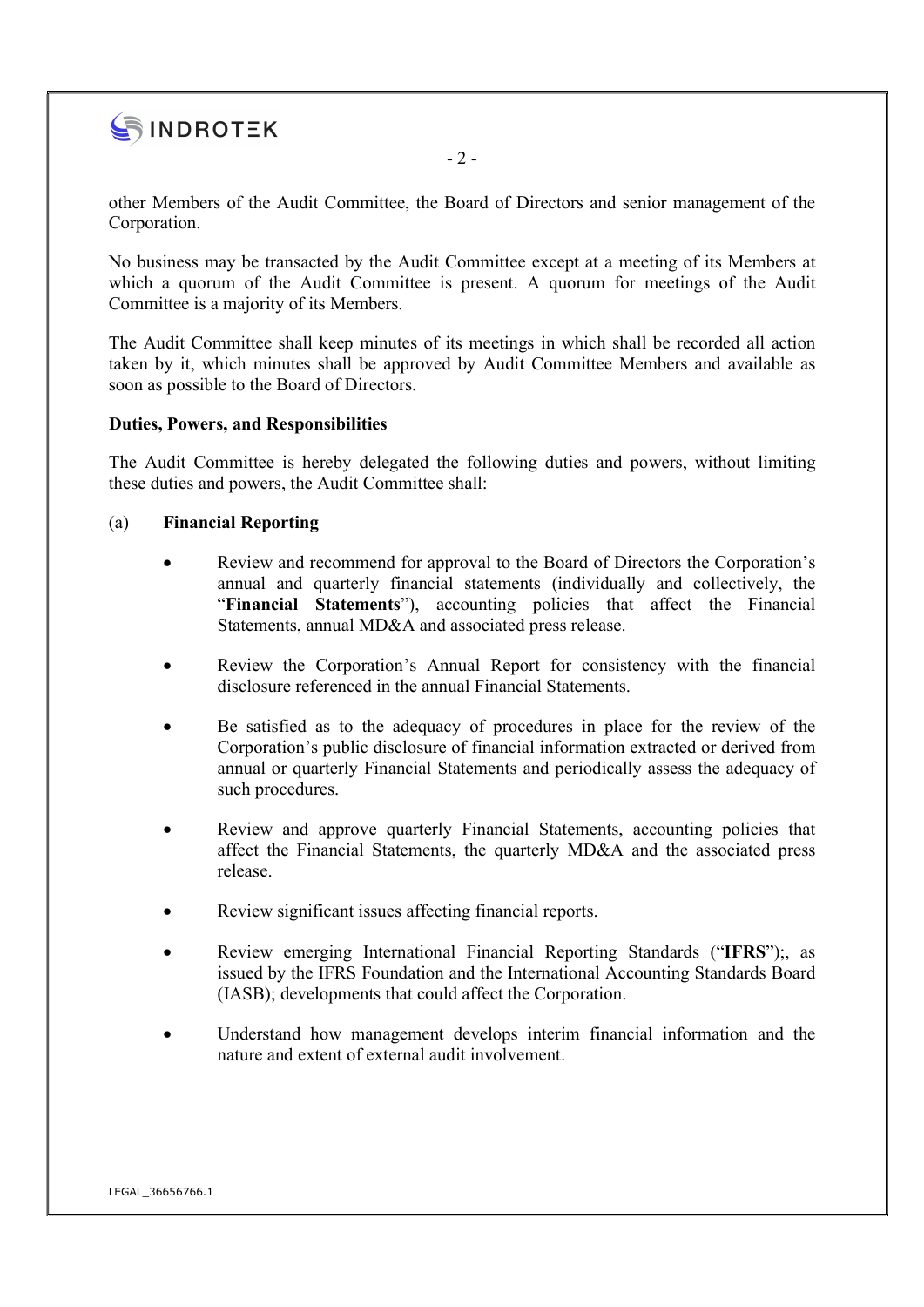# SINDROTEK

- In review of the annual and quarterly Financial Statements, discuss the quality of the Corporation's accounting principles, the reasonableness of significant judgments and the clarity of the disclosures in the Financial Statements.
- Review and approve any earnings guidance to be provided by the Corporation.

# (b) Internal and Disclosure Controls

- Consider the effectiveness of the Corporation's internal controls over financial reporting and related information technology security and control.
- Review and approve corporate signing authorities and modifications thereto.
- Review with the auditors any issues or concerns related to any internal control systems in the process of the audit.
- Review the plan and scope of the annual audit with respect to planned reliance and testing of controls and major points contained in the auditor's management letter resulting from control evaluation and testing.
- Establish and maintain complaint procedures regarding accounting, internal accounting controls or auditing matters and the confidential anonymous submission by employees of concerns regarding questionable accounting or auditing matters. Such procedures are appended hereto as Appendix A.
- Review with management, external auditors and legal counsel any material litigation claims or other contingencies, including tax assessments, and adequacy of financial provisions, that could materially affect financial reporting.
- Review with the Corporation's Chief Executive Officer and the Chief Financial Officer the Corporation's disclosure controls and procedures, including any significant deficiencies in, or material non-compliance with, such controls and procedures.
- Discuss with the Corporation's Chief Executive Officer and the Chief Financial Officer all elements of certification required pursuant to National Instrument 52- 109.
- Approve all material related party transactions in advance; of which materiality is set a \$1 for such matters.

# (c) External Audit

 Oversee the work of the external auditor engaged for the purpose of preparing or issuing an auditor's report or performing such other audit, review or attest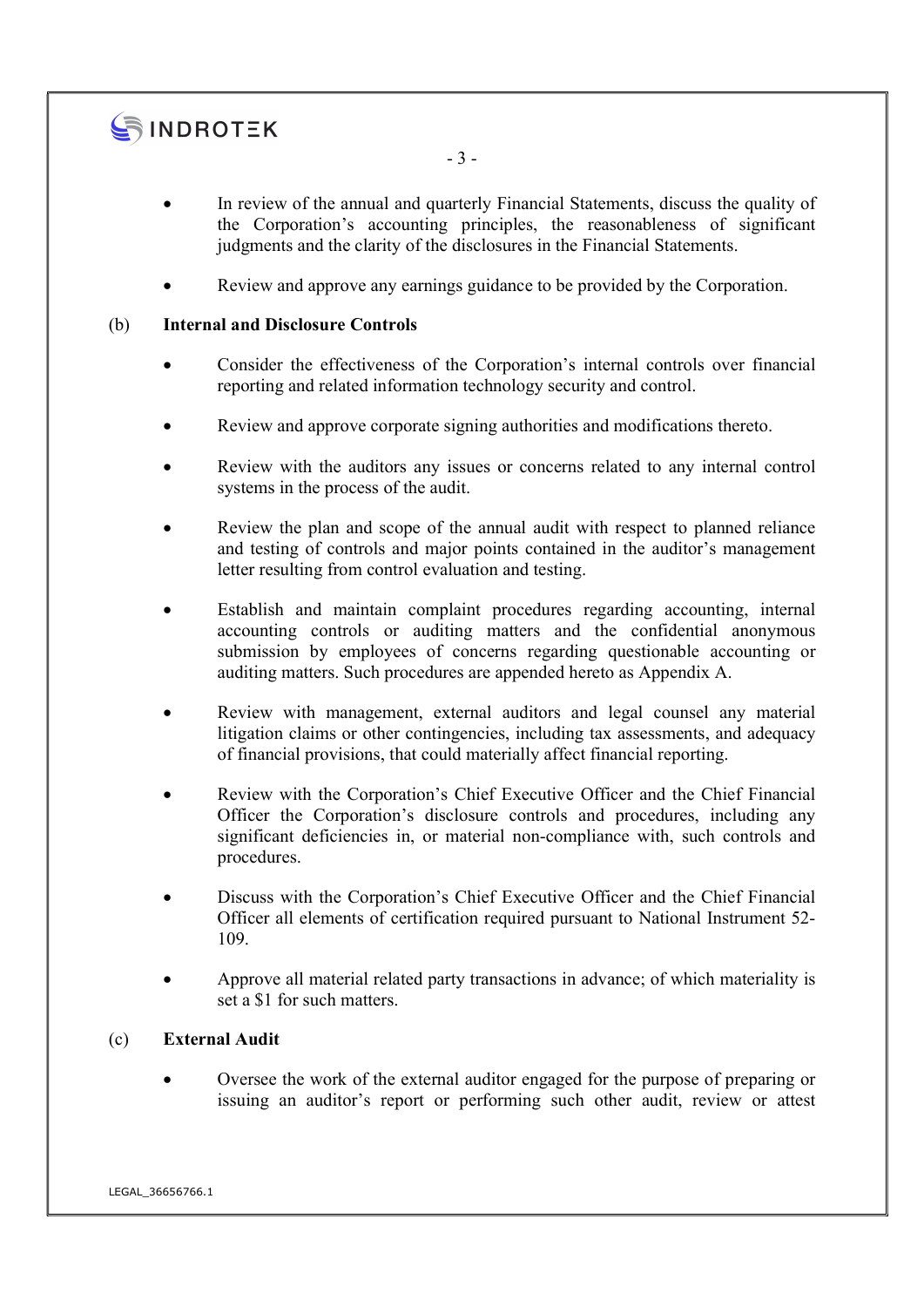

services for the Corporation, including the resolution of disagreements between

Review and approve the audit plans, scope and proposed audit fees.

- 4 -

management and the external auditor regarding financial reporting.

- Annually review the independence of the external auditors by receiving a report from the independent auditor detailing all relationships between them and the Corporation.
- Discuss with the auditors the results of the audit, any changes in accounting policies or practices and their impact on the financials, as well as any items that might significantly impact financial results.
- Receive a report from the auditors on critical accounting policies and practices to be used, all alternative treatments of financial information within IFRS that have been discussed with management, including the ramifications of the use of such alternative treatments, and the treatment preferred by the auditor.
- Receive an annual report from the auditors describing the audit firm's internal quality-control procedures, and material issues raised by the most recent internal quality-control review, or peer review, of the firm, or by any inquiry or investigation by governmental or professional authorities, within the preceding five years, respecting one or more audits carried out the firm, and any steps taken to deal with any such issues.
- Ensure regular rotation of the lead partner and reviewing partner.
- Evaluate the performance of the external auditor and the lead partner annually.
- Recommend to the Board of Directors (i) the external auditor to be nominated for the purpose of preparing or issuing an auditor's report or performing other audit, review or attest services for the Corporation and (ii) the compensation of the external auditor.
- Separately meet with the auditors, apart from management, at least once a year.

#### (d) Non-Audit Services

 Pre-approve all non-audit services to be provided to the Corporation or its subsidiary entities by the external auditor. Pre-approval may be granted by any one Member of the Audit Committee.

## (e) Risk Management

 Review and monitor the processes in place to identify and manage the principal risks that could impact the financial reporting of the Corporation.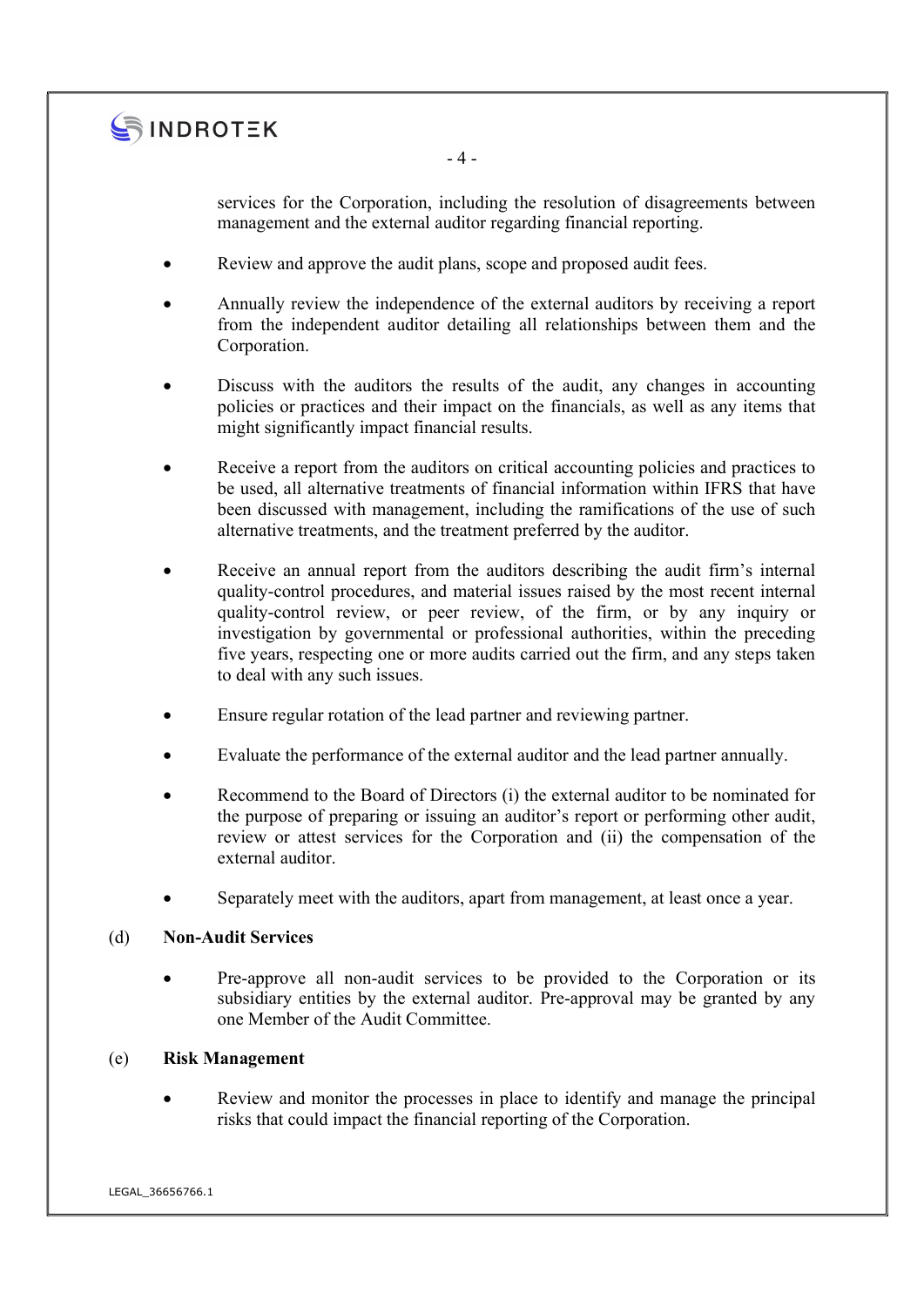

- 5 -

- Ensure that directors' and officers' liability insurance is in place.
- Review and approve corporate investment policies.
- Assess, as part of its internal controls responsibility, the effectiveness of the overall process for identifying principal business risks and report thereon to the Board of Directors.

## (f) Other Responsibilities and Matters

- Report through its Chair to the Board of Directors following meetings of the Audit Committee.
- Review annually the adequacy of this Charter and confirm that all responsibilities have been carried out.
- Evaluate the Audit Committee's and individual Member's performance on a regular basis and report annually to the Board of Directors the result of its annual self-assessment.
- Review and approve the Corporation's hiring policies regarding partners, employees and former partners and employees of the present and former external auditor of the Corporation.
- Discuss the Corporation's compliance with tax and financial reporting laws and regulation, if and when issues arise.

## Authority

The Audit Committee has the authority to engage independent counsel and other advisors as it determines necessary to carry out its duties and to set and pay the compensation for any advisors employed by the Audit Committee at the cost of the Corporation without obtaining approval of the Board of Directors, based on its sole judgment and discretion. The Audit Committee has the authority to communicate directly with the intern/al and external auditors of the Corporation.

 $\frac{1}{2}$